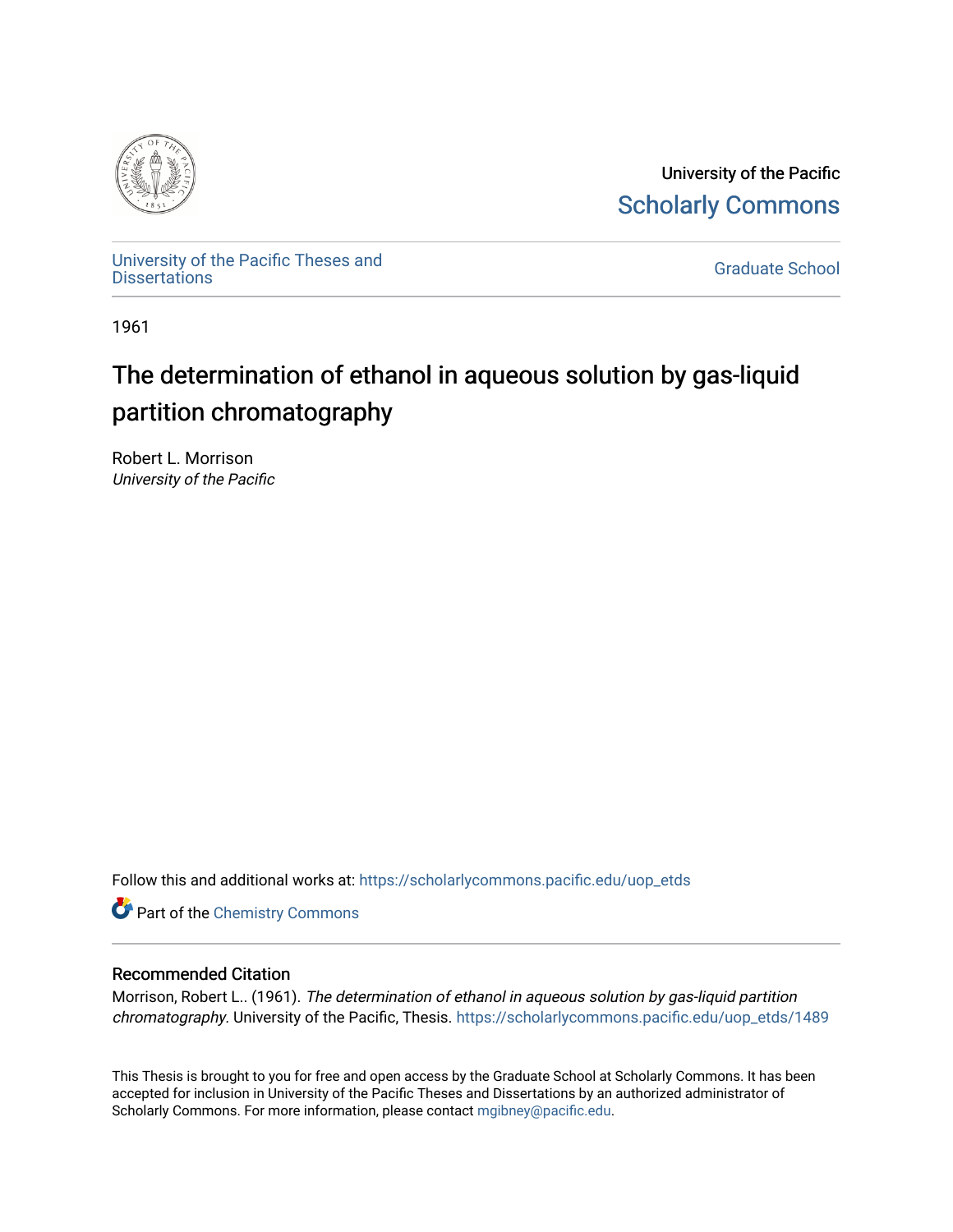## THE DETERMINATION OF ETHANOL IN AQUEOUS SOLUTION BY GAS-LIQUID PARTITION CHROMATOGRAFIN

 $\label{eq:2} \frac{1}{\sqrt{2\pi}}\frac{1}{\sqrt{2\pi}}\frac{1}{\sqrt{2\pi}}\frac{1}{\sqrt{2\pi}}\frac{1}{\sqrt{2\pi}}\frac{1}{\sqrt{2\pi}}\frac{1}{\sqrt{2\pi}}\frac{1}{\sqrt{2\pi}}\frac{1}{\sqrt{2\pi}}\frac{1}{\sqrt{2\pi}}\frac{1}{\sqrt{2\pi}}\frac{1}{\sqrt{2\pi}}\frac{1}{\sqrt{2\pi}}\frac{1}{\sqrt{2\pi}}\frac{1}{\sqrt{2\pi}}\frac{1}{\sqrt{2\pi}}\frac{1}{\sqrt{2\pi}}\frac{1}{\sqrt{2$ 

 $\label{eq:2.1} \frac{1}{2} \frac{d\mathbf{y}}{dt} = \frac{1}{2} \left( \frac{1}{2} \left( \frac{\mathbf{y}}{dt} \right)^2 - \frac{1}{2} \left( \frac{\mathbf{y}}{dt} \right)^2 \right)$ 

 $\frac{1}{4\pi\sqrt{3}}\frac{1}{\sqrt{3}}$ 

A THESTS

PRESERVATO TO

THE FACULTY OF THE DEPARTMENT OF CHEMISTRY UNIVERSITY OF THE PACIFIC

IN PARTIAL FULFILLMENT

OF THE REQUIREMENTS FOR THE DEGREE

**MASTER OF SCIENCE** 

by

ROBERT L. MORRISON **AUGUST 1961**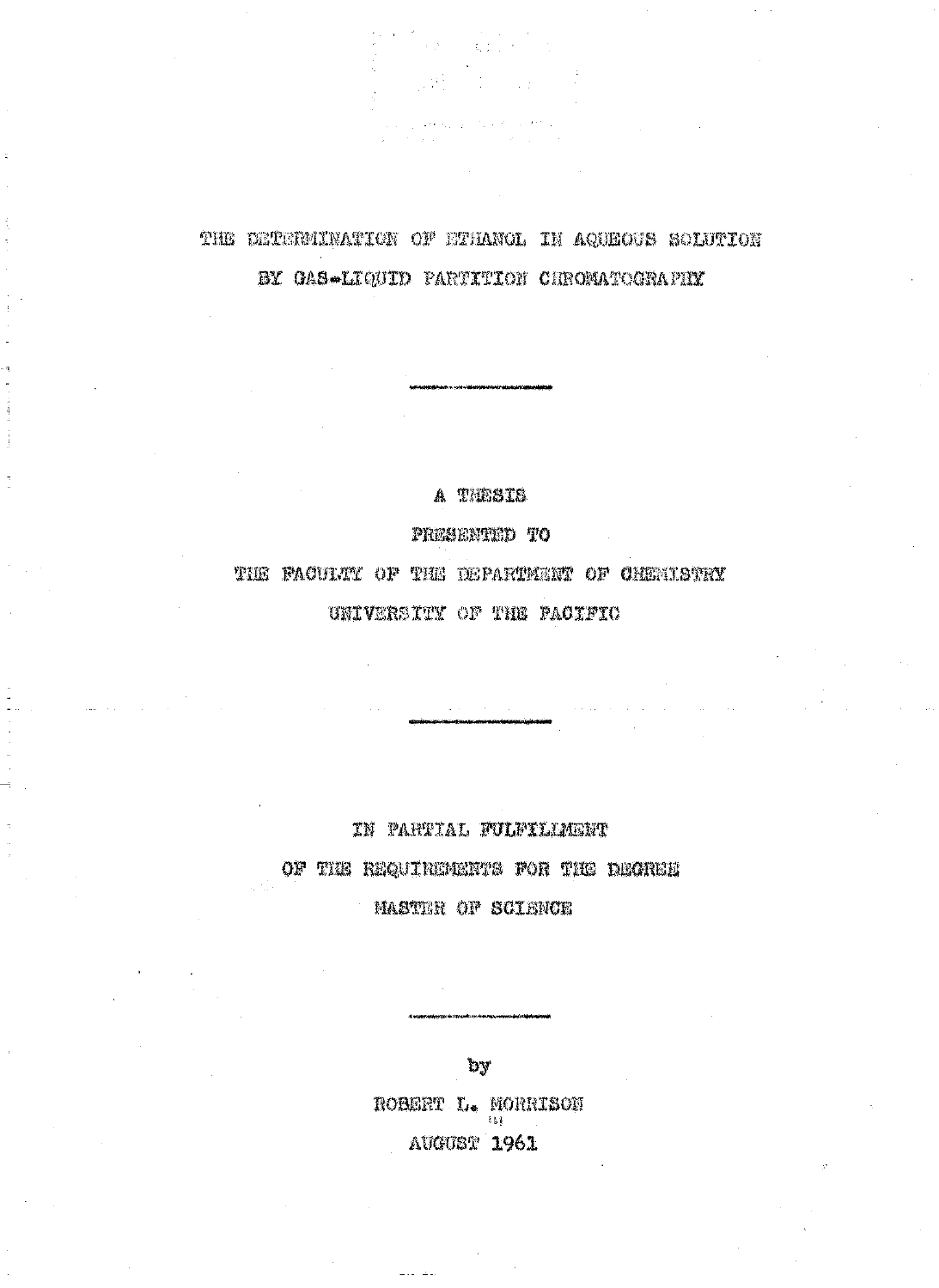## TABLE OF CONTENTS

P,

| CHAPTER           |                       |                                                                                                                |                             |   |                |                |           |   |  |        |  |  |  |           | PACE |
|-------------------|-----------------------|----------------------------------------------------------------------------------------------------------------|-----------------------------|---|----------------|----------------|-----------|---|--|--------|--|--|--|-----------|------|
|                   | I. INTRODUCTION       | Á.                                                                                                             |                             |   |                |                |           |   |  |        |  |  |  |           |      |
| $I_{\mathcal{A}}$ | <b>SIMORY</b>         |                                                                                                                |                             |   |                |                |           |   |  |        |  |  |  | $\bullet$ | ্ব   |
|                   | III a DASSRADADINAL . |                                                                                                                | $\ddot{\Phi}$ $\ddot{\Phi}$ |   | $\bullet$      | $\mathbf{q}_0$ |           |   |  | $\sim$ |  |  |  | 泰         | وم   |
| IV.               | DISCUSSION            | $\begin{array}{ccccccccccccc} \bullet & \bullet & \bullet & \bullet & \bullet & \bullet & \bullet \end{array}$ |                             |   | $\overline{a}$ |                |           |   |  |        |  |  |  | $\bullet$ | 16   |
|                   | <b>BIBLIOGRAPHY</b>   | $\omega$                                                                                                       | $\bullet$                   | 券 |                | ٠.             | $\bullet$ | ۰ |  |        |  |  |  | 巷         | 20   |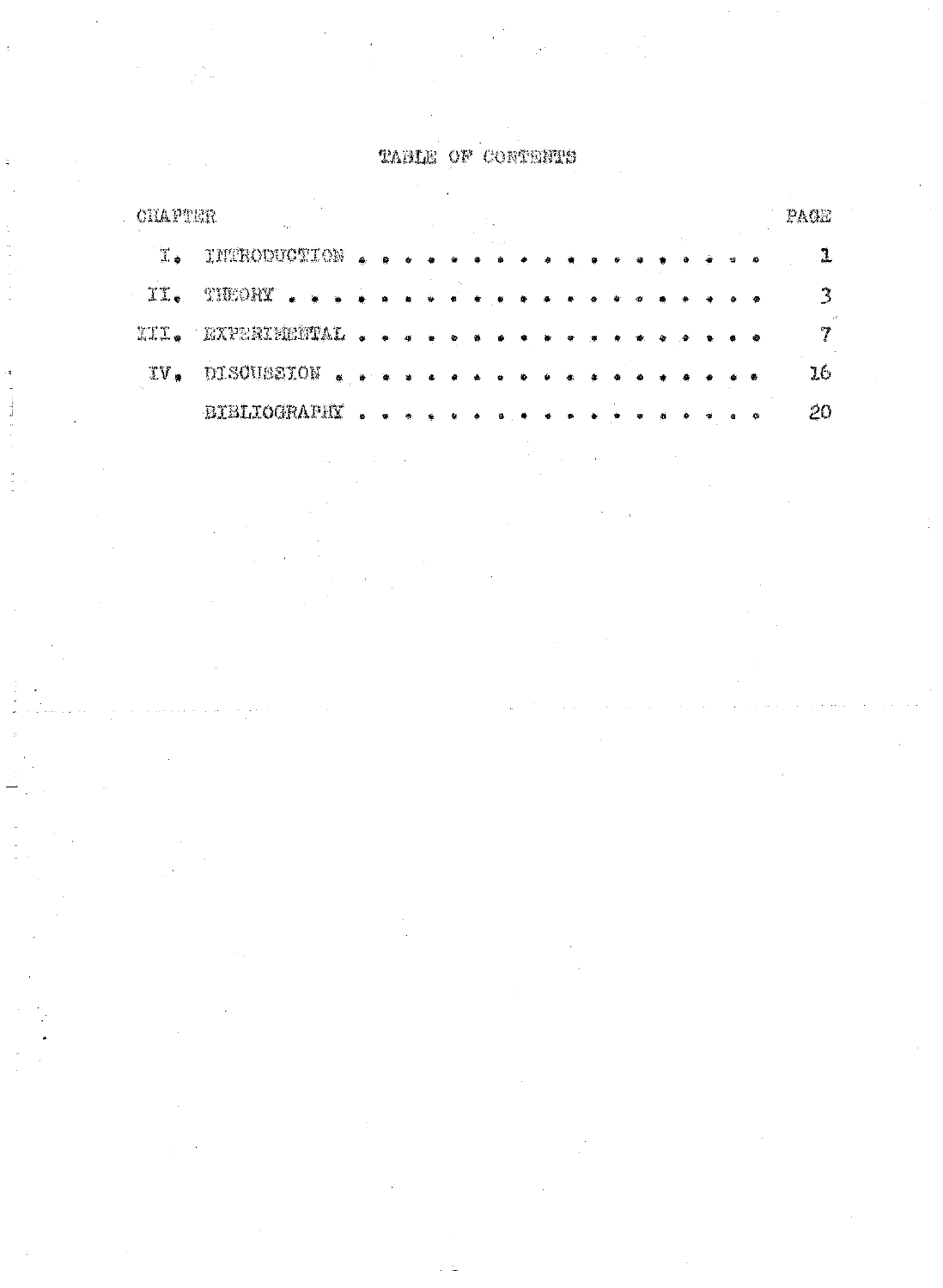#### LIST OF FIGURES

| FIGURE           |                                                  | PACE |
|------------------|--------------------------------------------------|------|
|                  | DIAGRAM<br>FLOS<br>in a familia factor and a     | 10   |
| 乙辛               | DETECTION RESPONSELY N.V.                        | 13   |
|                  | 3. DETECTOR RESPONSE, M.V.                       | 11   |
| TABLE            |                                                  | PAGE |
| $\mathfrak{Z}$ . | COMPARISON OF L METHODS FOR THE DETERMINATION OF |      |
|                  | ETHANOL (PER CENT BY VOLUME)                     | 19   |

j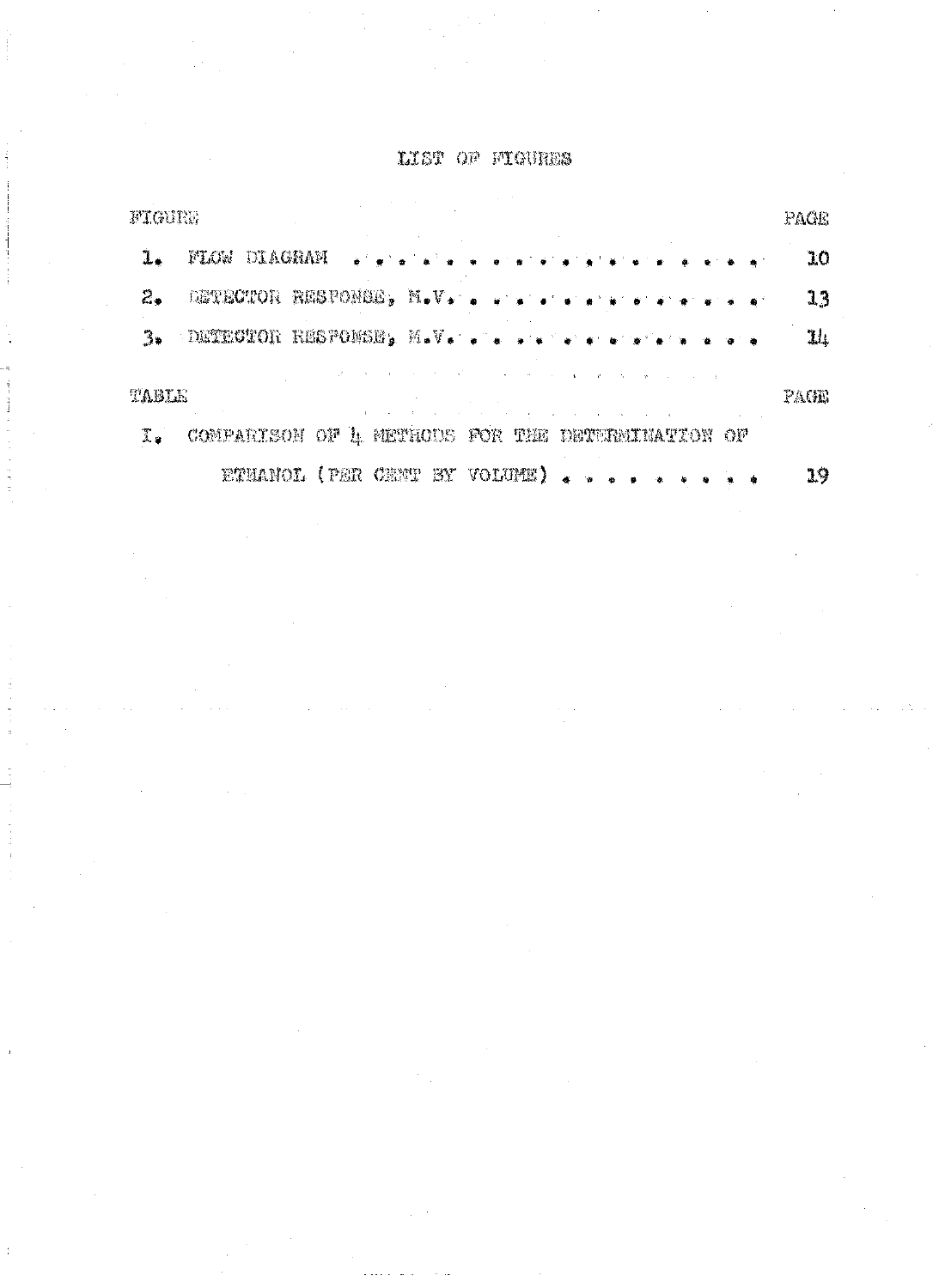#### **ACKNOWLETGEMENT**

The author gratefully acknowledges the guidance and direction provided by Dr. Emerson G. Cobb and Dr. Herschel Frye of the University of the Pacific.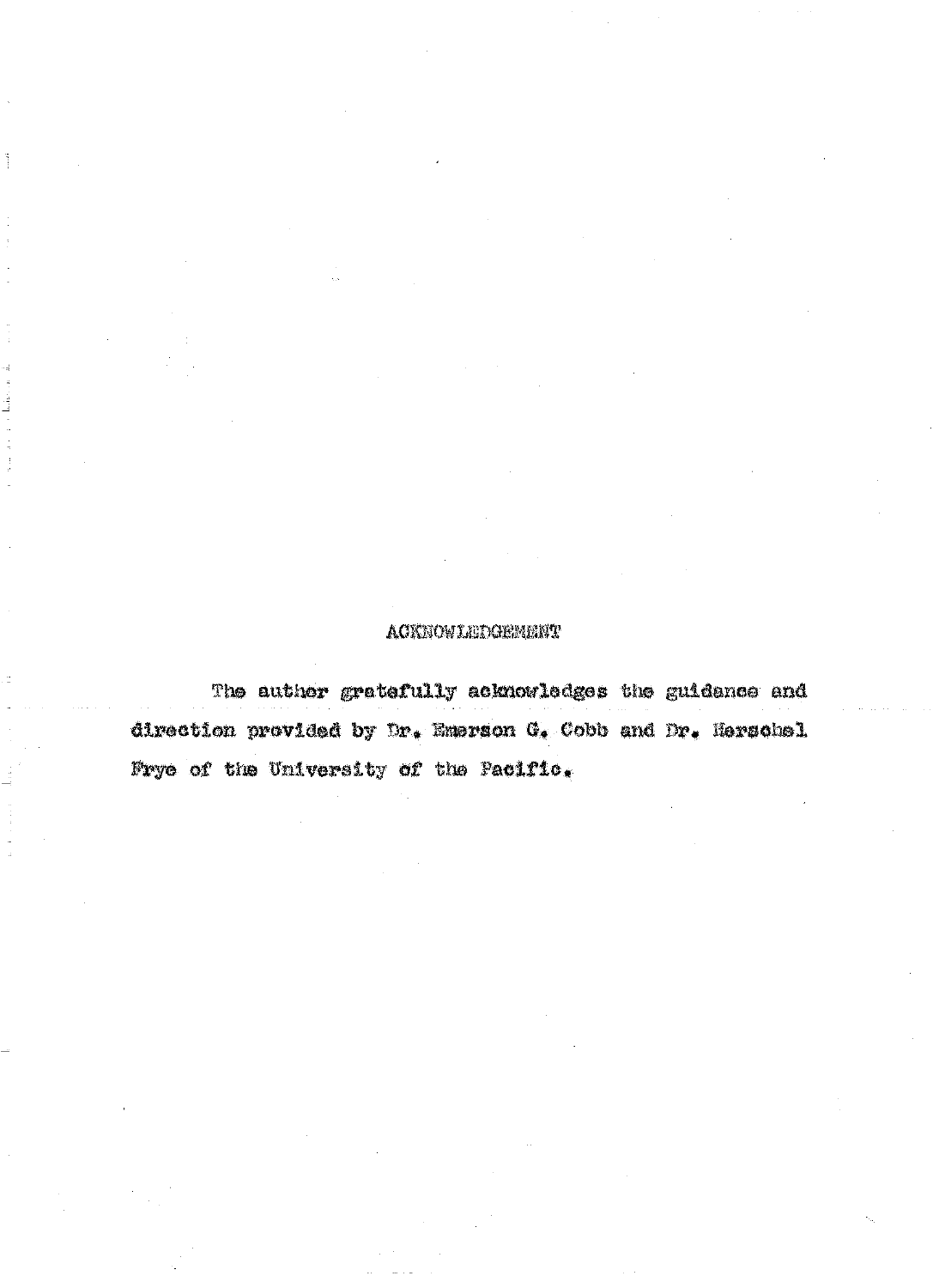#### **CHAPTER I**

#### **TOITRODUOTITITI**

The present chemical and physical methods for the determination of ethyl alcohol are all subject to systematic errors derived from any of a number of interfering substances usually present in solution with the sthanol. Some of the most popular methods are slow and tedious and require a good deal of skill and technique to perform. The dichromate  $(2)$ , pychometer and refractometer methods are three such methods. The interfering substances most often present in industrial and food products are fusil oils and acetaldyhide. These substances interfere in the three methods just montioned. It is of course possible to analyze for these substances separately and the make appropriate corrections, or to remove them before the determination is performed; but by either method the total analysis time is quite lengthy and tedious. In many cases throughout industry the determination of othyl alcohol is a routine analysis which is usually performed by lab technicians with limited chemloal background and thus lengthy and difficult methods of analysis should be minimized. The ideal method would be one which is rapid, accurate, specific and one which can be performed easily by a skilled technician.

Gas chromatography is an analytical tool which has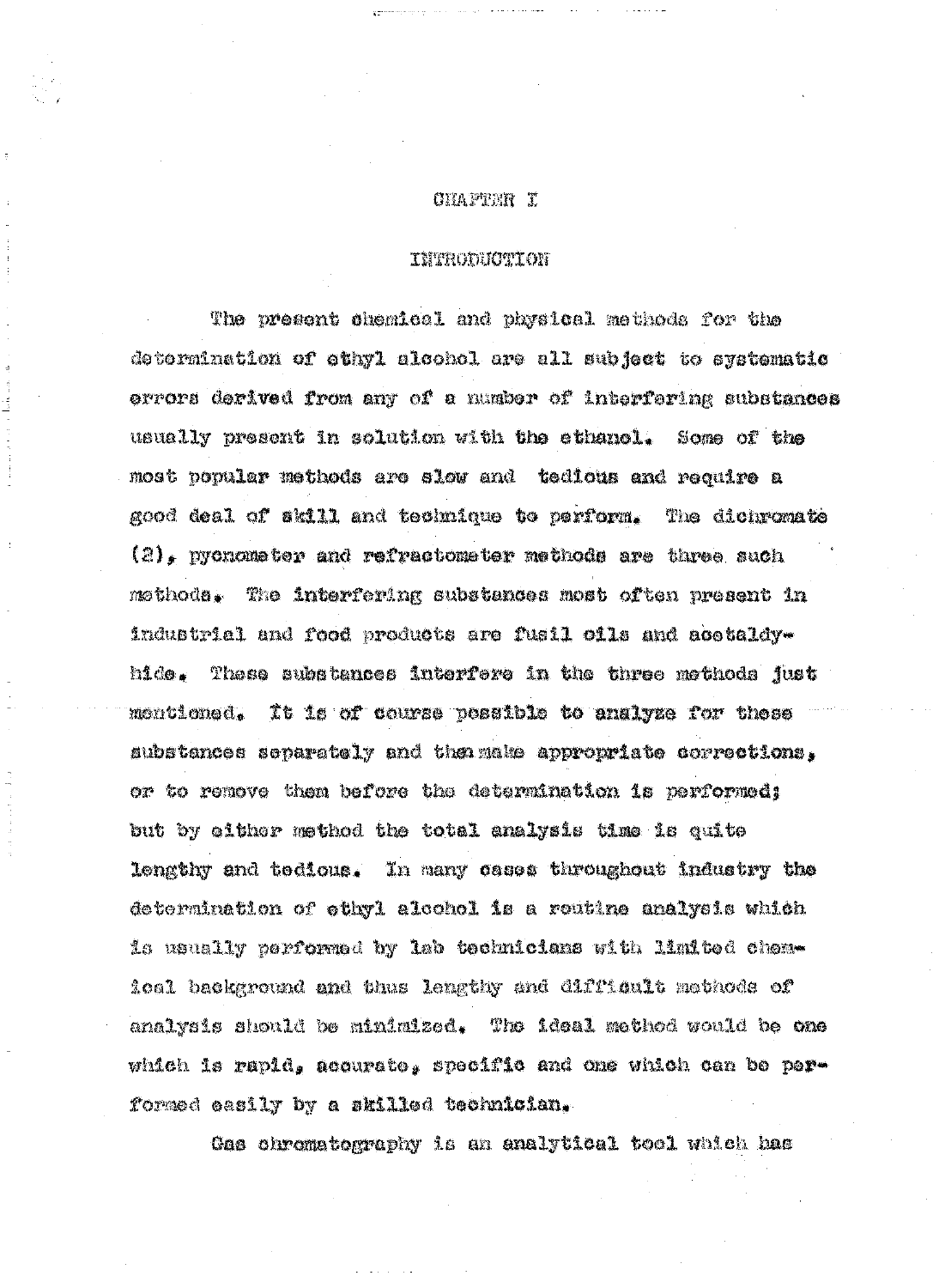not yet been thoroughly investigated as a manns of determining ethenol in aqueous solutions and is one which dan virtually aliminate many of the undesirable features of the present chemical and physical methods. It is the purpose of this thesis to add to this investigation by presenting a noderetely rapid gas chromatographic method and a high speed gas chromstographic method for this snalyais and to compare these to the pychomoter and micro-dichromate methods presently used. The purpose of presenting two nathods is to provide the user somm sholes depending on his neods and facilities.

 $\frac{1}{2}$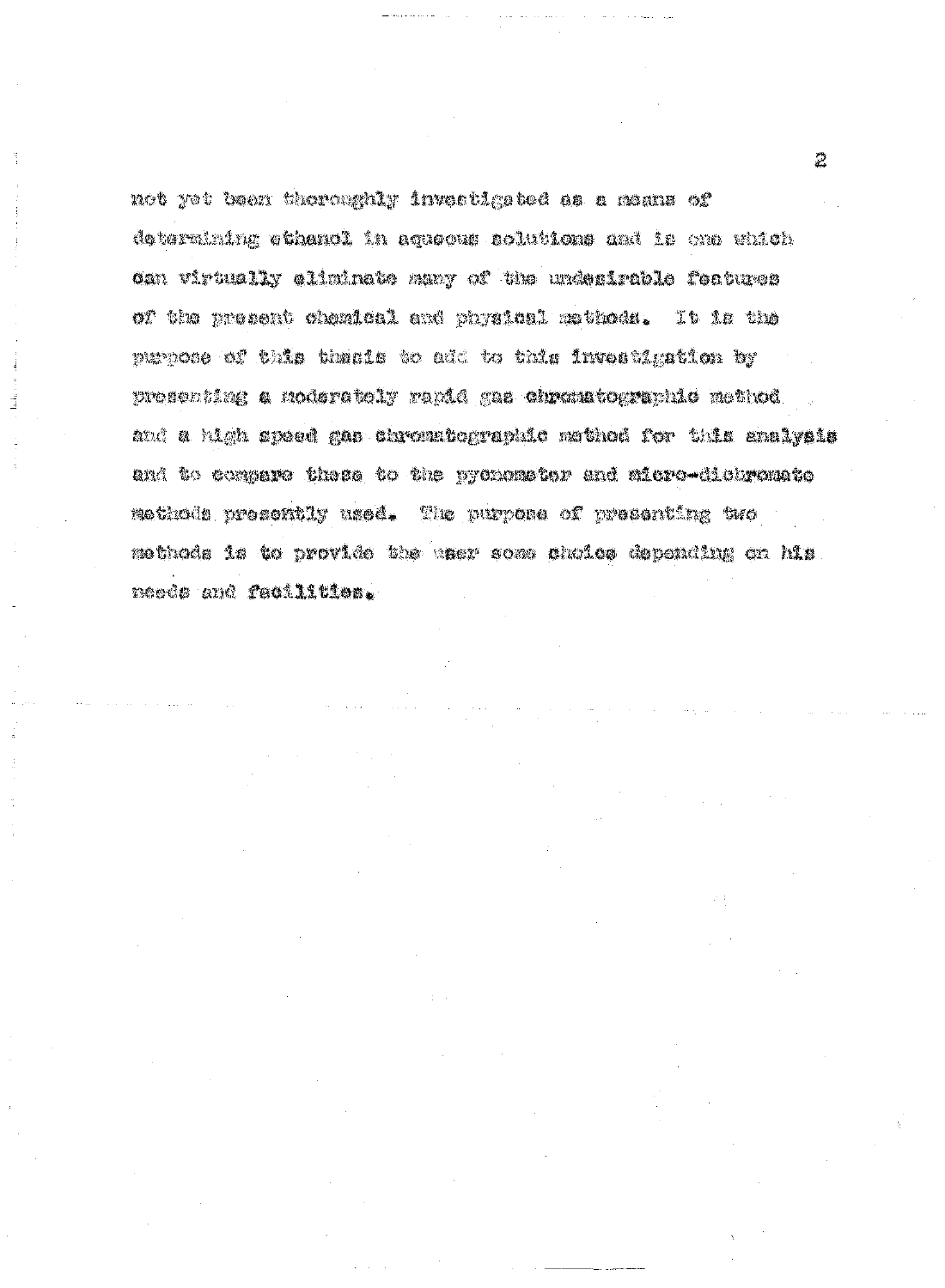#### CHAPTER II

#### THEORY

The basic chromatographic process is a continuous partitioning of solute between a mobile and an immobile The partition approach to gas-liquid chromatography phase. was very prominent in the early days of the technique. James and Martin applied the theoretical plate approach to the explanation of column behavior. This, of course, makes gas chromatography readily understood. Materials are separated in a gas chromatographic column by the difference in time they require in passing through it. The time each constituent spends in the gas phase must be identical. Thus separation must depend upon the time spent in the liquid phase. The partition coefficient determines how much solute is in the liquid at any time and, therefore, the over-all time spent in the liquid phase. For separation two components need slightly different partition coefficients.

This theoretical plate-partition approach was very useful and helpful. In the early days of gas chromatography it provided a very necessary feel for the significance of the column liquid and its effect on separation.  $\text{com}_*$ however, after solving the easy problems, difficult ones were encountered. In some cases the chromatographer tried unsuccessfully to separate peaks using a variety of liquida.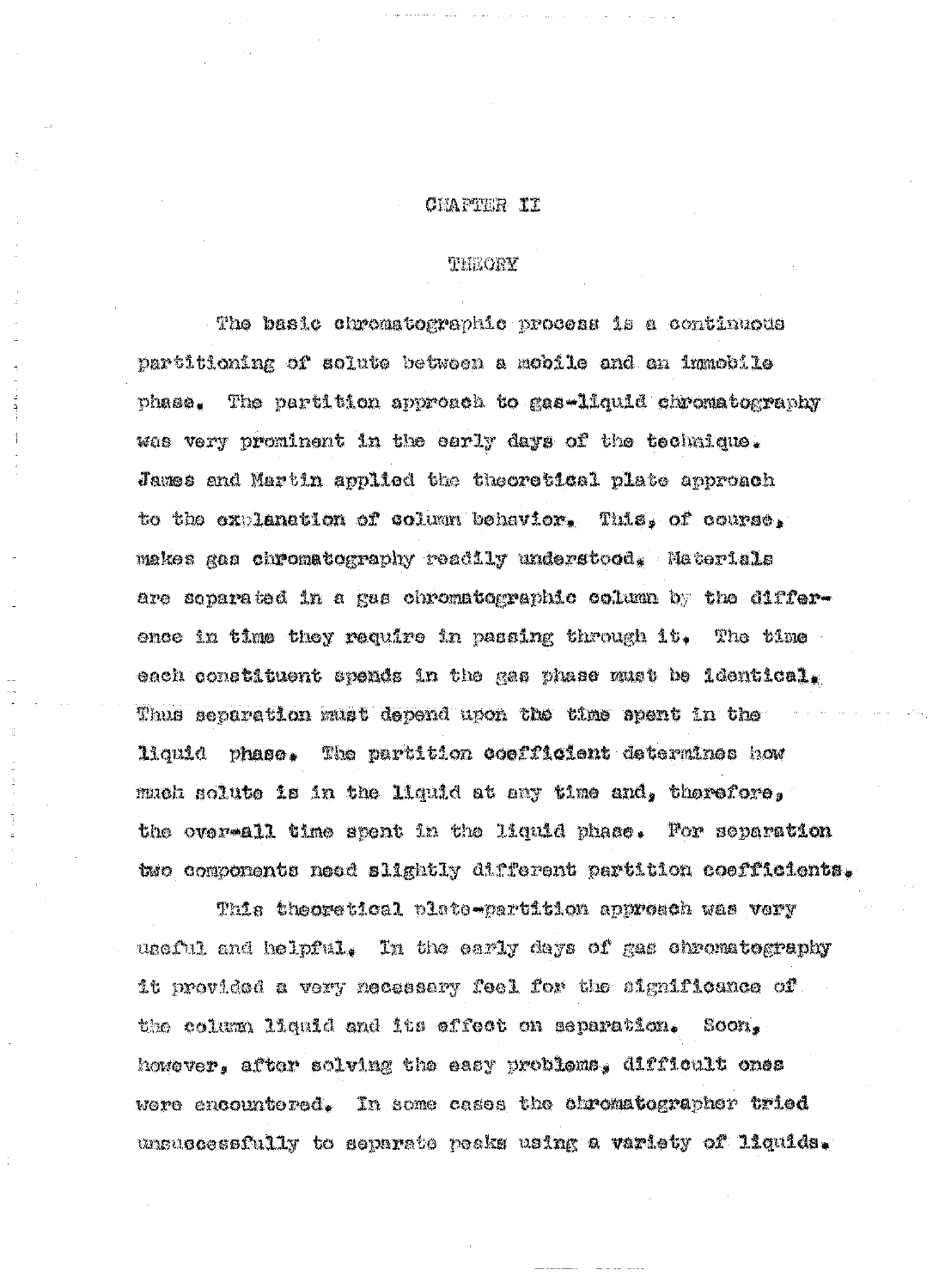Ho began to wonder what clae he could do to achieve Essentially the problem was "how to get estaretíon. overything of which the column was capable", in other words, colum efficiency.

An equation for predicting efficiency, derived from considerations of CHC as a continuous process, is due to Van Doomptor et al (5). Tide equation gathers the important variebles contributing to efficiency together and shows the spyroximate offect of cach. The equation pields H2TP, the height equivalent to a theoretical plate, or the length of column corresponding to me equilibrium stage. It 1s usually expressed in centimeters.

> $\frac{a}{m}$  as  $\frac{a}{m}$  and  $\frac{a}{m}$  and  $\frac{a}{m}$  and  $\frac{a}{m}$  and  $\frac{a}{m}$ u = rate of flow of carrier gas Wream! 2A d<sub>r.</sub> = addy diffusion and partital diamater  $\mathbb B$   $\approx$  gather tortuonly factor D<sub>æ</sub> = diffusion in gan phase k = partition coofficient ratio of solute in iiquid phaao to soluto in mas phase de = liquid film depth D, = diffusion în the liquid phase The offect of temperature on effloiency is not

explicitly covered by this equation, but temperature enters in through the diffusion terms and k. As temperature

 $\frac{1}{2} \frac{\partial}{\partial x}$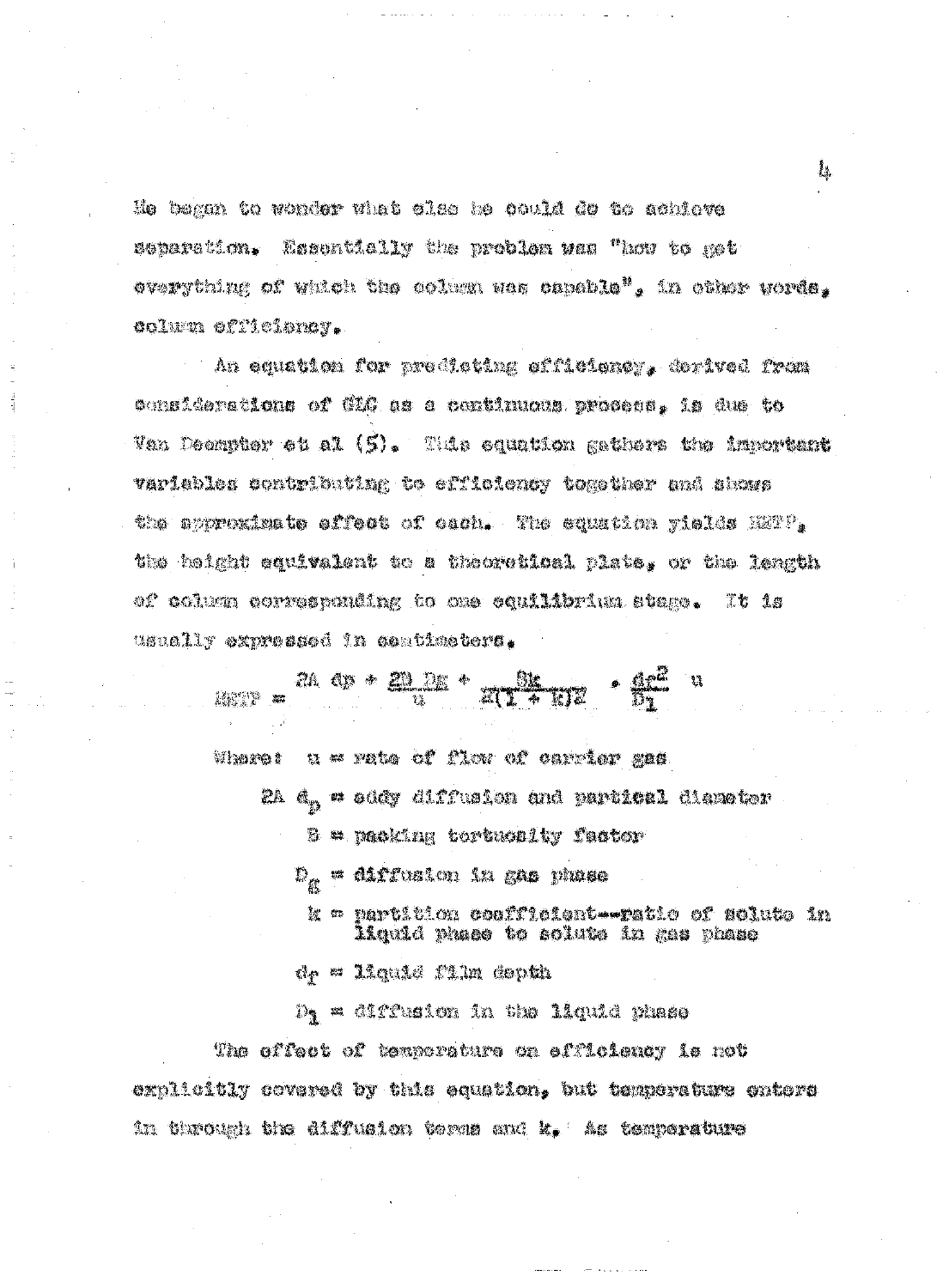increases,  $\mathbb{D}_\mathbf{g}$  and  $\mathbb{D}_\mathbf{1}$  increase, having opposite effects on HETF. The value k will decrease as more solute is forced into the gas phase, decreasing the efficiency. The net effect will depend on the magnitude of all these changes.

The data necessary to calculate HETP from the equation will generally not be available. This equation provides more aid from a qualitative point of view rather than from a quantitative view point. For example, the effect of liquid film depth may be seen by reference to the third term in the equation. The depth itself occurs as the square, but thicker films increase the amount of solute in the liquid phase as represented by k, and hence the effect is less marked then otherwise. The second term disappears at high velocity and the third term becomes higher so it can be readily seen that the flow rate of carrier gas must be optimized. It is this authors feeling that this equation is better thought of as a statement of the rules by which this game of gas chromatography is played rather than a strict quantitative mathematical formula which is useful as such.

A re-examination of the Van Deempter equation has resulted in several new proposals. All agree that a flow term inversely related to the gaseous diffusion should be included. Some workers have proposed still other terms. The area is in great need of a good deal of definitive

r.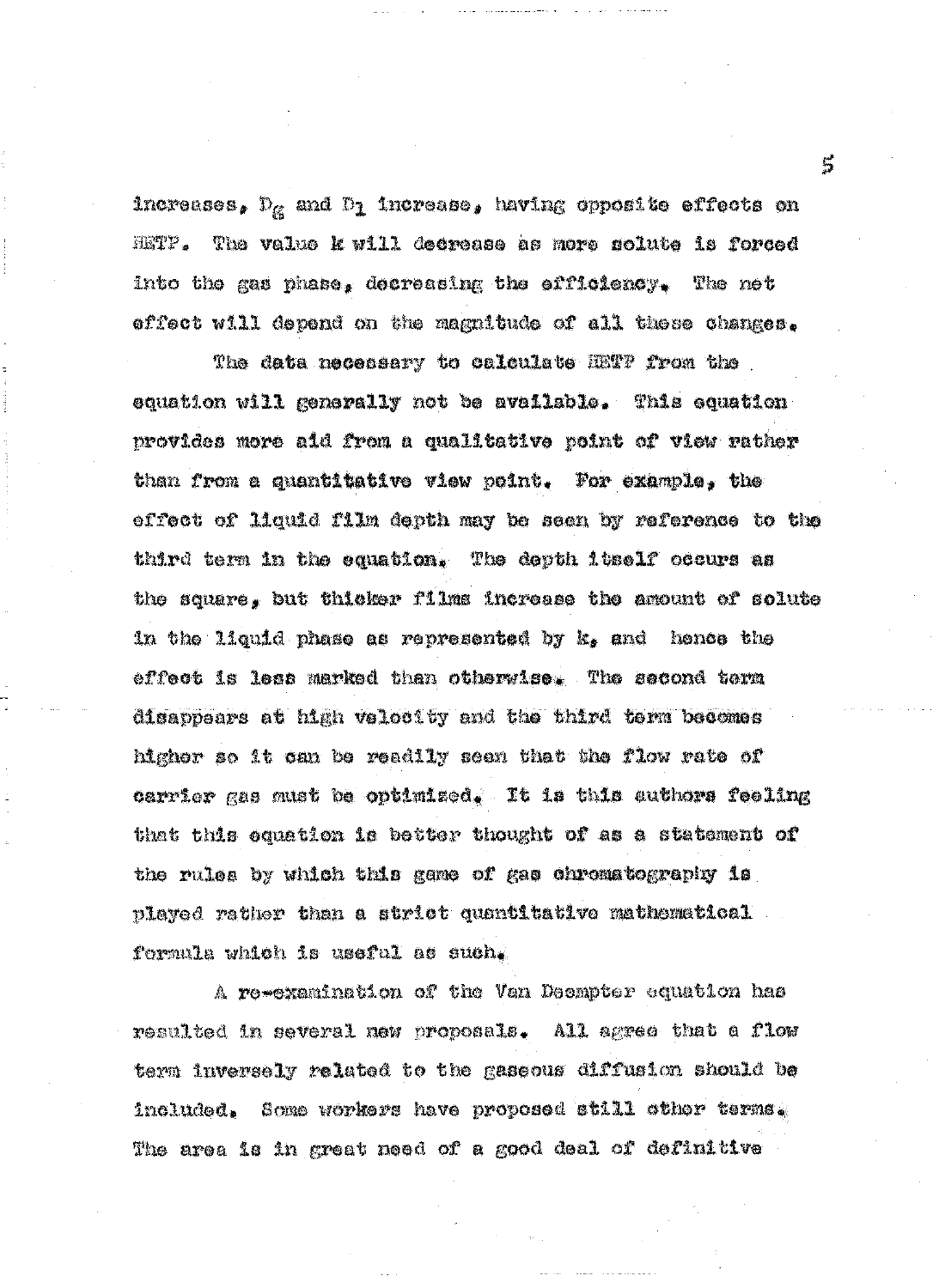experimentation with careful recognition and control of all possible variables. Detailed, statistically, programmed studies seem to be necessary to permit the final refinements in the theory.

 $\ddot{\mathbf{c}}$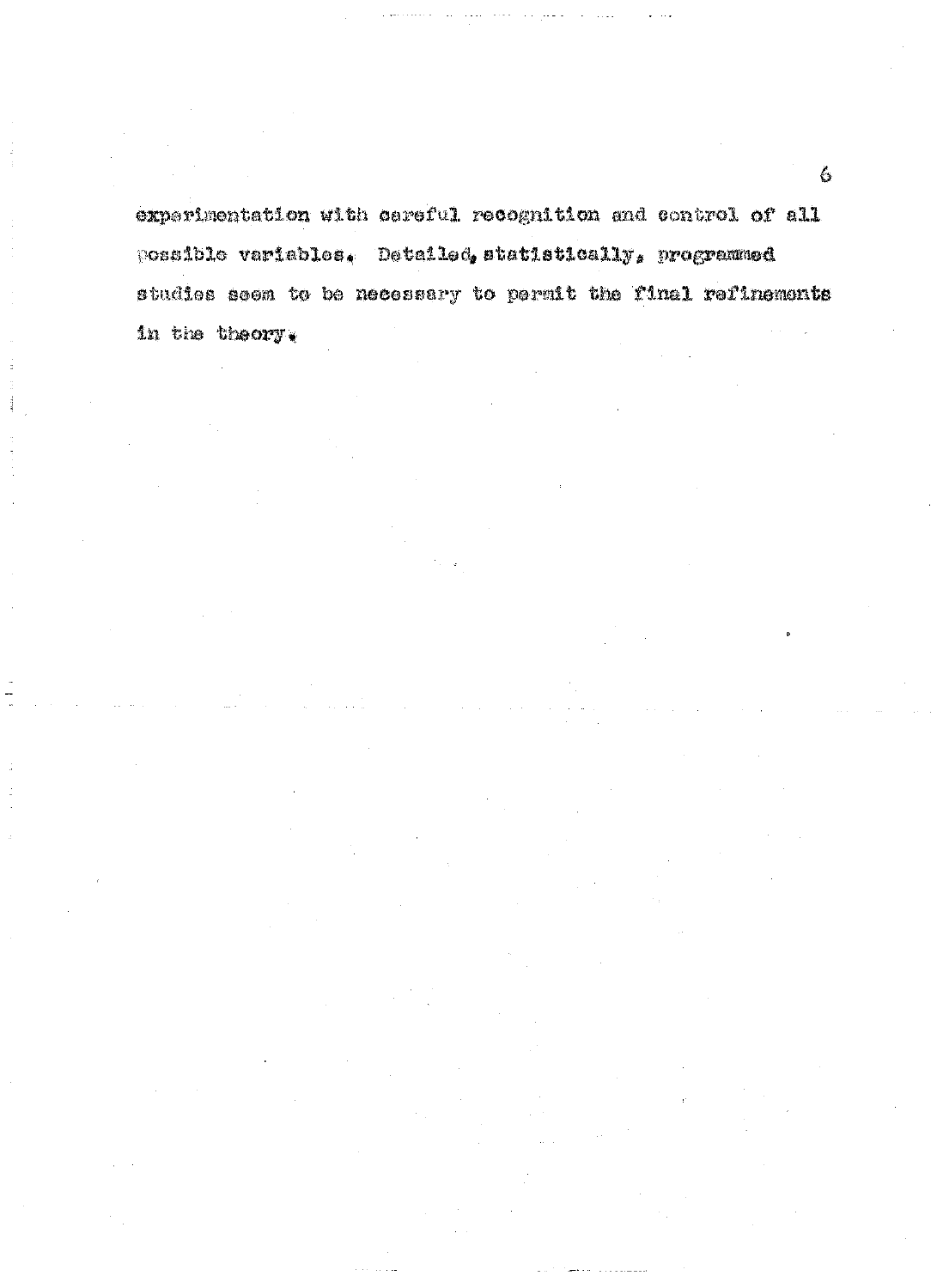#### CHAPTER III

#### EXPERIMENTAL

Several different columns were investigated during the course of the experiment. The stationary phase was placed on the solid support in the same manner in all cases: all stationary phase materials were dissolved in chloroform. The solid support was then poured into this solution and the excess was evaporated in a rotary type evaporator. The following stationary phase and solid support combinations were investigated:

- 10 % carbowax 4000 on 60-80 mesh teflon, 10 ft. x  $3/16$  $\mathbf{1}$ . in. copper
- $3%$  carbowax 20 M on 60-80 mesh glass beads, 6 ft. x డిం  $1/3$  in. copper
- 20 % carbowax 20 M on 60-80 mash teflon, 8 ft. x  $1/6$ 3. in, copper
- 16 % carbowax 20 M on 60-80 mesh firebrick, 6 ft. x U,  $3/16$  in. copper
- ్ఉ 20 % carbowax 20 M on 60-80 mesh firebrick,  $\theta$  ft. x  $1/6$  in. copper
- 20 % carbowax 20 M on 60-80 firebrick, 6 ft, x 1/4 6. in. copper
- 20 % carbowax 4000 on 60-80 mesh teflon, 10 ft. x  $7<sub>0</sub>$  $1/l$ , in. copper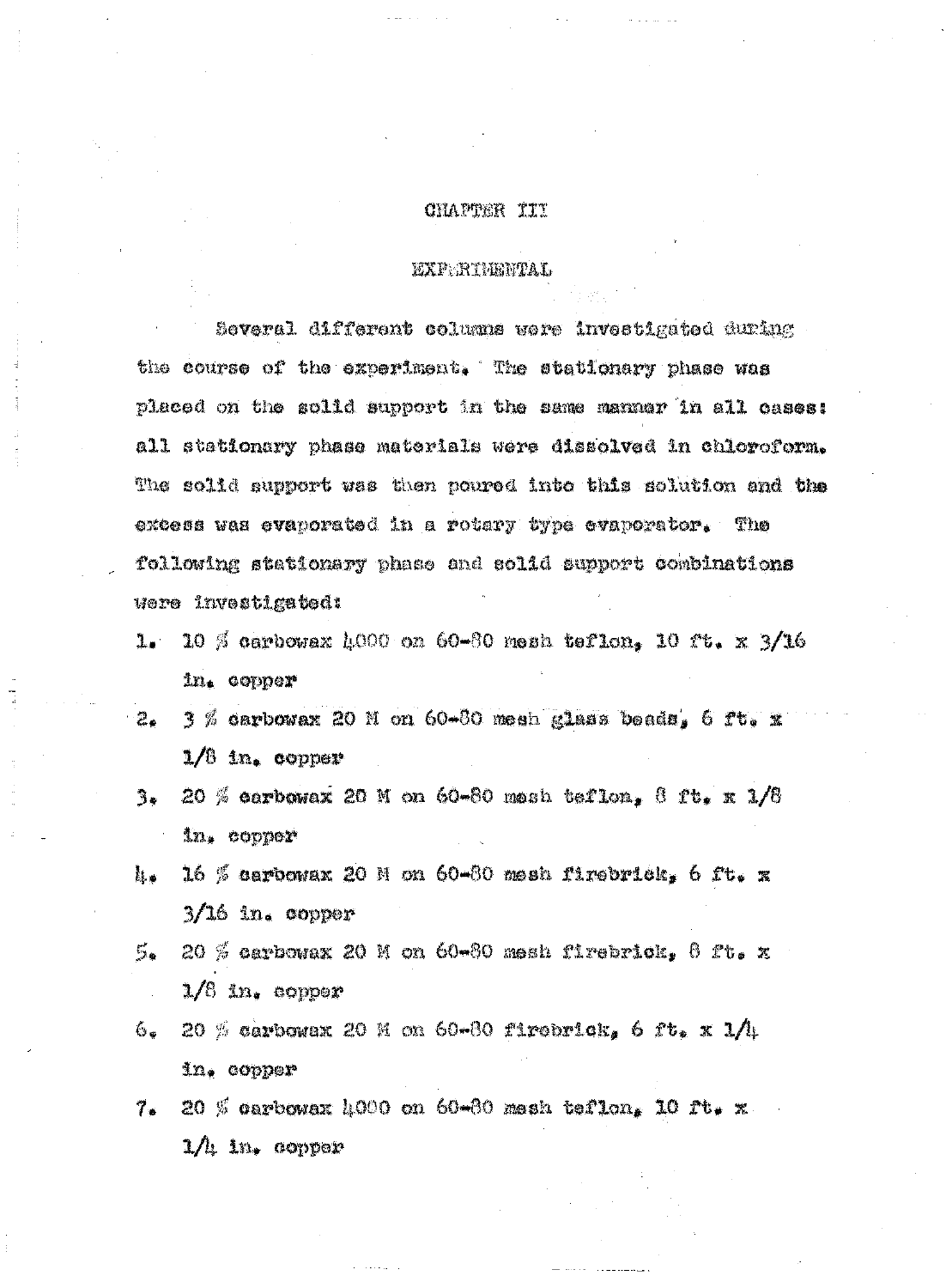- 8. 20  $\%$  carbowax 20 M on 68-80 mosh firebrick. 12 ft. x  $1/3$  in. copper
- 9. 20 % didecylphthalate on 60-80 mesh firebrick, 6 ft.  $x M$  in. copper
- 16 % carbowax 4000 on 60-80 mesh firebrick, 9 ft. x 10.  $3/16$  in. copper
- 11. 20 % craig polyester succinate on 60-80 mesh firebrick 6  $x_{1*} \times 1/n$  in.
- 12. 15 % carbowax 4000 on 100-120 mesh gas chrom  $P_a$  6 ft.  $x$   $1/h$   $ln$ .
- $13.$ 20  $%$  Dow-Corning high vacuum gress on  $60*80$  mesh firebrick,  $6$  ft. x 1/4 in. copper
- $11_{4}$  20 % carbowax 20 M on 60-80 mesh Neutraport S, 7 ft.  $x \frac{3}{16}$  in. copper
- 15. 20 % carbowax 20 M on 60-80 mesh firebrick, 6 ft. x  $1/6$  in. copper

From these fifteen combinations number 3 and number 15 gave the best all around results. Many of the other columns provided good separation but the time was from 20 to 40 minutes.

The chromatograph used was a modified Beckman model The thermal conductivity cell was replaced with a GC-2. Gow-Mac thermal conductivity cell of about twenty times the sensitivity. A 12 volt battery was used as the power source to the filaments of the thermal conductivity cell, and the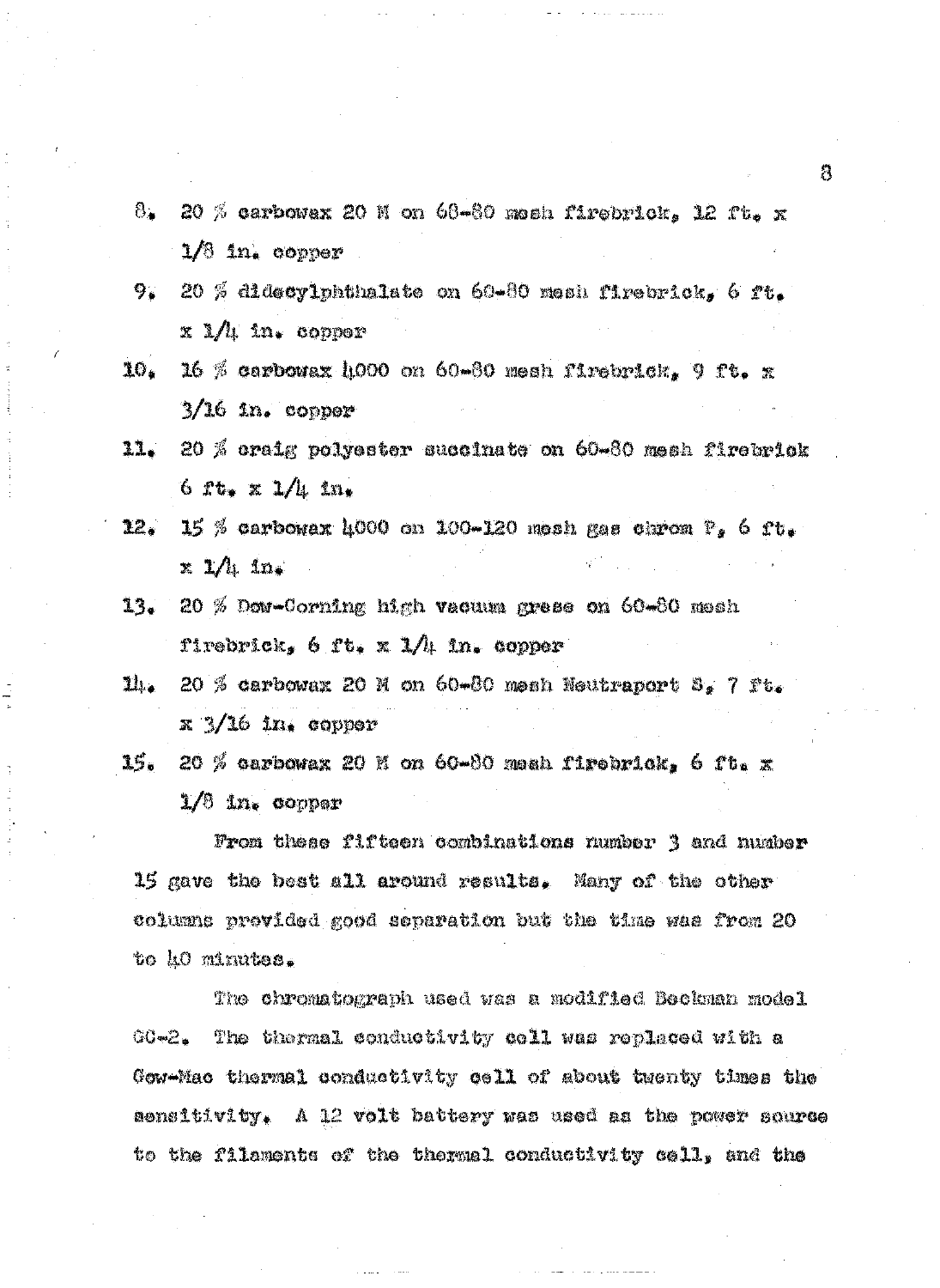temperature of the column was controlled by a variac. A high quality five millivolt recorder with a Perkin-Elmer printing electronic type integrator was used. This is a very high speed integrator, having a full scale count of 6000 counts per minute, which enables very sharp peaks to be integrated accurately. Also included was a homemade back flush system, consisting of two three-way valves in the sample side of the system.

Three different samples were used in the course of this investigation: A sample of Port wine, hereafter known as sample A; a 20  $\%$  by volume solution of ethanol in water, which will hereafter be called sample B; and a third sample, sample C, which is sample B plus 500 ppm each of acetaldyhide, n-propanol, iso-butanol, n-butanol, and active amyl alcohol. This sample was used to check all columns for complete separation of all impurities from the ethyl Sample B was prepared from ethanol of  $99.95~\%$ alcohol. purity and with volumetric apparatus which was checked by the National Bureau of Standards for calibration. This rmkos the 20.00  $\%$  stendard actually 19.99  $\%$ .

This author prefers the "internal standard" approach to quantitative analysis by gas chromatography when there is only one component of interest being determined, and in this particular case acetone has been chosen as the internal standard.

್ರಿ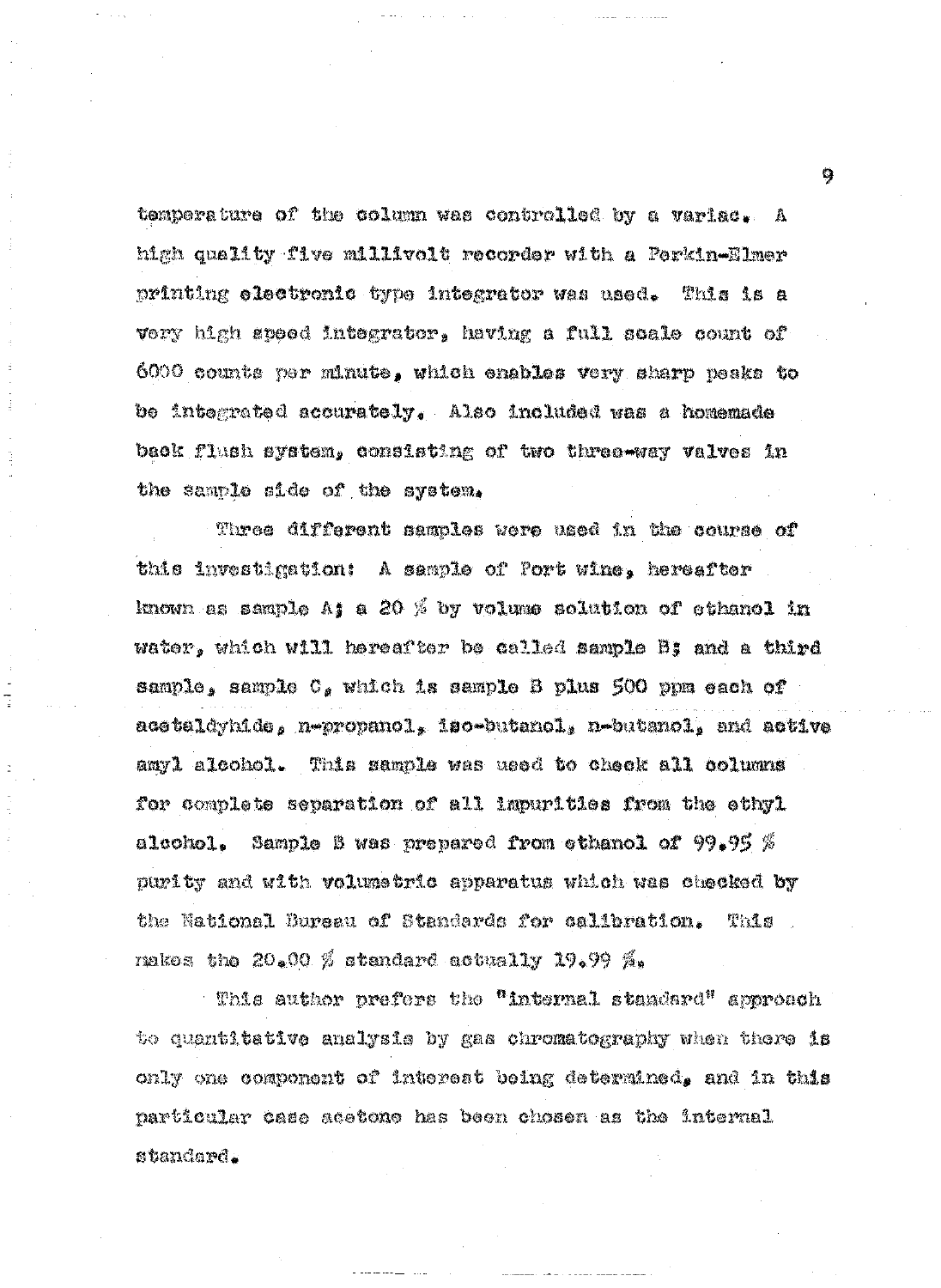

#### Flow Diagram

Figure 1

-- -- -'~--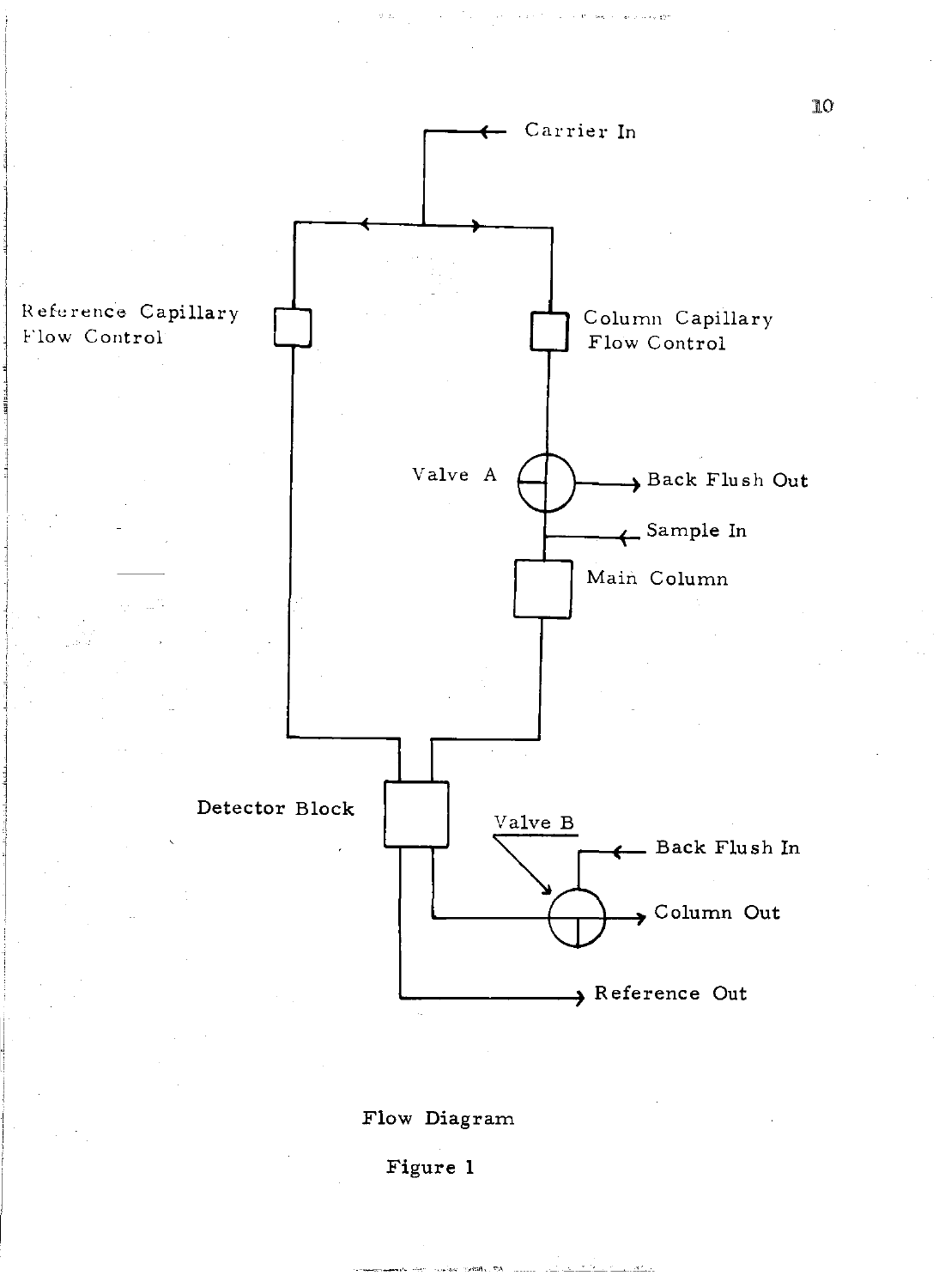The difference of the detector response to ethanol and acetone was determined in the following manner: Equa<sub>1</sub> concentrations of ethanol and acetons were injected into the chromatograph and the ratios of the peak areas determined. The average ratio of ethenol to acetone after fifteen trials was 1.0703. When the sample is prepared by using 20 ml of the sample to be analyzed with 3 ml of acetone added, the acetone comprises 13.04% of the total sample injected into the chromatograph. If the ratio,  $1.0703$ , is multiplied by the per cent acetone,  $3,01$ ; the factor,  $3,96$ , is obtained, This is the factor used to caloulate the per cent ethanol in any sample prepared in the manner just discussed.

#### Galculation;

# per cent cthanol = <u>area of ethanol peak</u> x 13.96<br>by volume area of acetone peak x 13.96

Two slightly different approaches were investigated in order to provide the user some choice depending upon his partloular needs and facilities. The sample is prepared in the same manner for both methods. 20 ml of the solution to be analyzed is pipetted into a 25 ml serum bottle and to this 3 ml of anhydrous reagent grade acetons is added. The serum bottle is then capped and mixed and approximately 1 microliter of this mixture is injected into the chromatograph.

For the moderate speed method the chromatograph was operating under the conditions shown in Figure 2. Under

11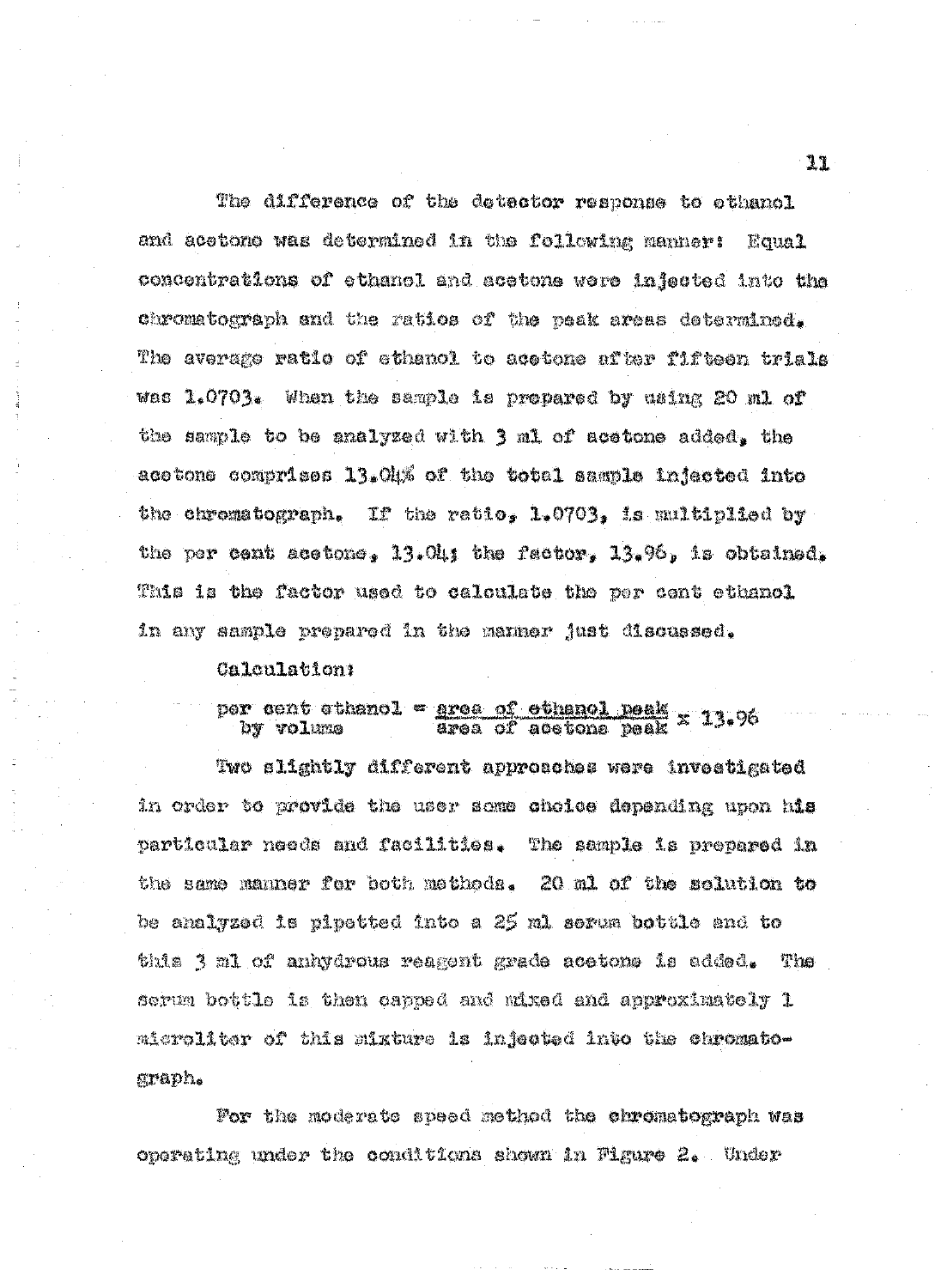these conditions the recorder reaches base line after the ethanol passes through the detector in approximately ten minutes. As soon as the recorder reaches base line at this point the chart drive is burned off, thus blocking any further signal to the recorder and the column is put on back flush. The column is allowed to back flush for four Mydrogen, helium or nitrogen are suitable for minutes. back flushing, although if nitrogen is used much higher pressure is needed to provide the 150 to 200 oc per minute required for efficient back flushing. After back flushing is complete, the two valves are restored to their original positions and after a few seconds are allowed for stabilization the recorder is turned on and the system is ready for another sample.

The second approach, the high speed method, is very similar to the first, the main exception being that a different column is used. This method utilizes a 6 foot by 1/8 inch column packed with carbowax 20 M on 60-80 mesh firebrick. The sample preparation and the operating variables are essentially the same, (See Figure 3). After the ethanol has passed through the detector and base line is reached, the recorder is turned off and the column is back flushed in the same manner as in the first method except that now the back flushing requires only  $1.5$  minutes. By performing the analysis in this manner a chromatogram is

ነጋ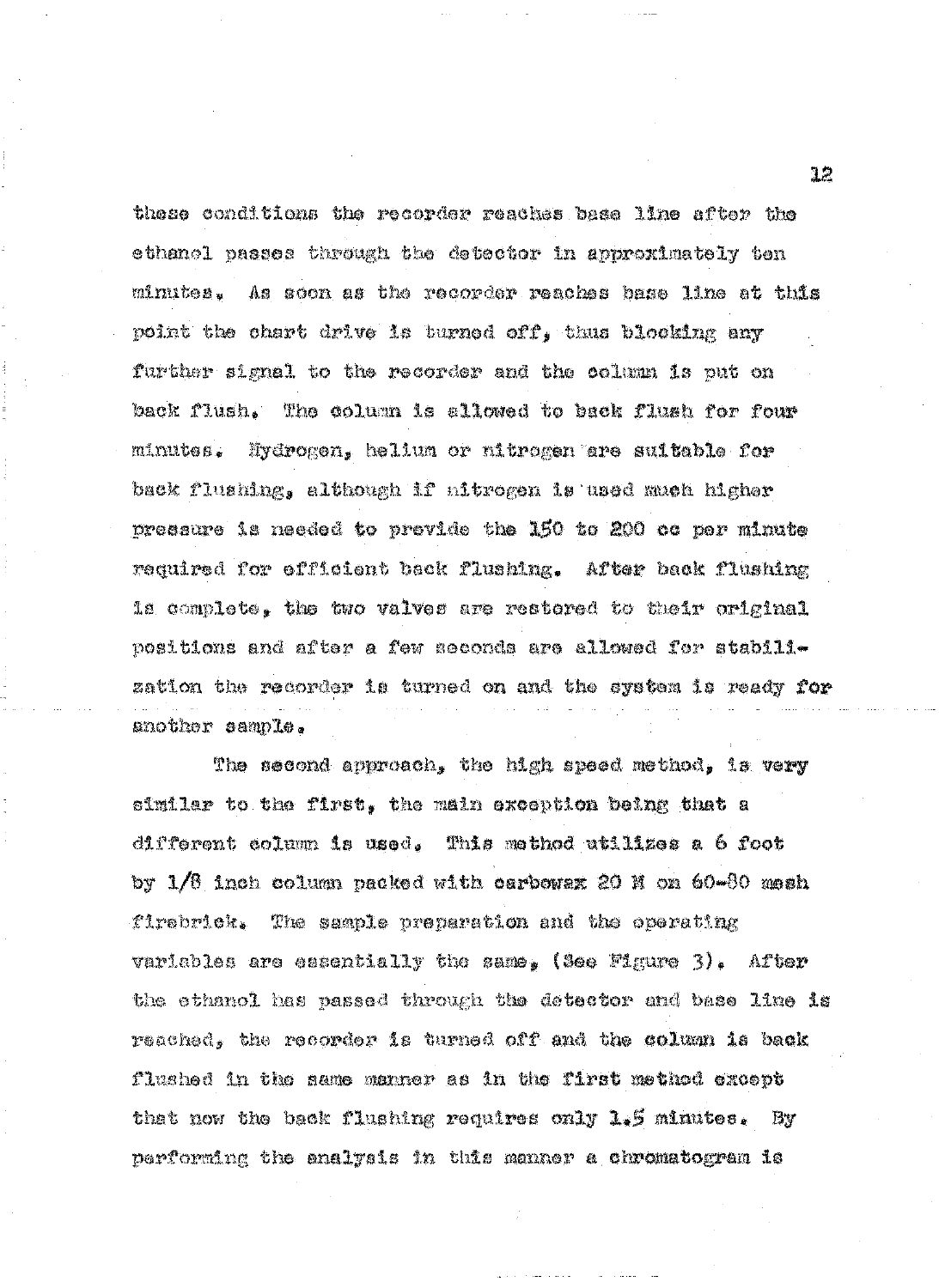

Figure 2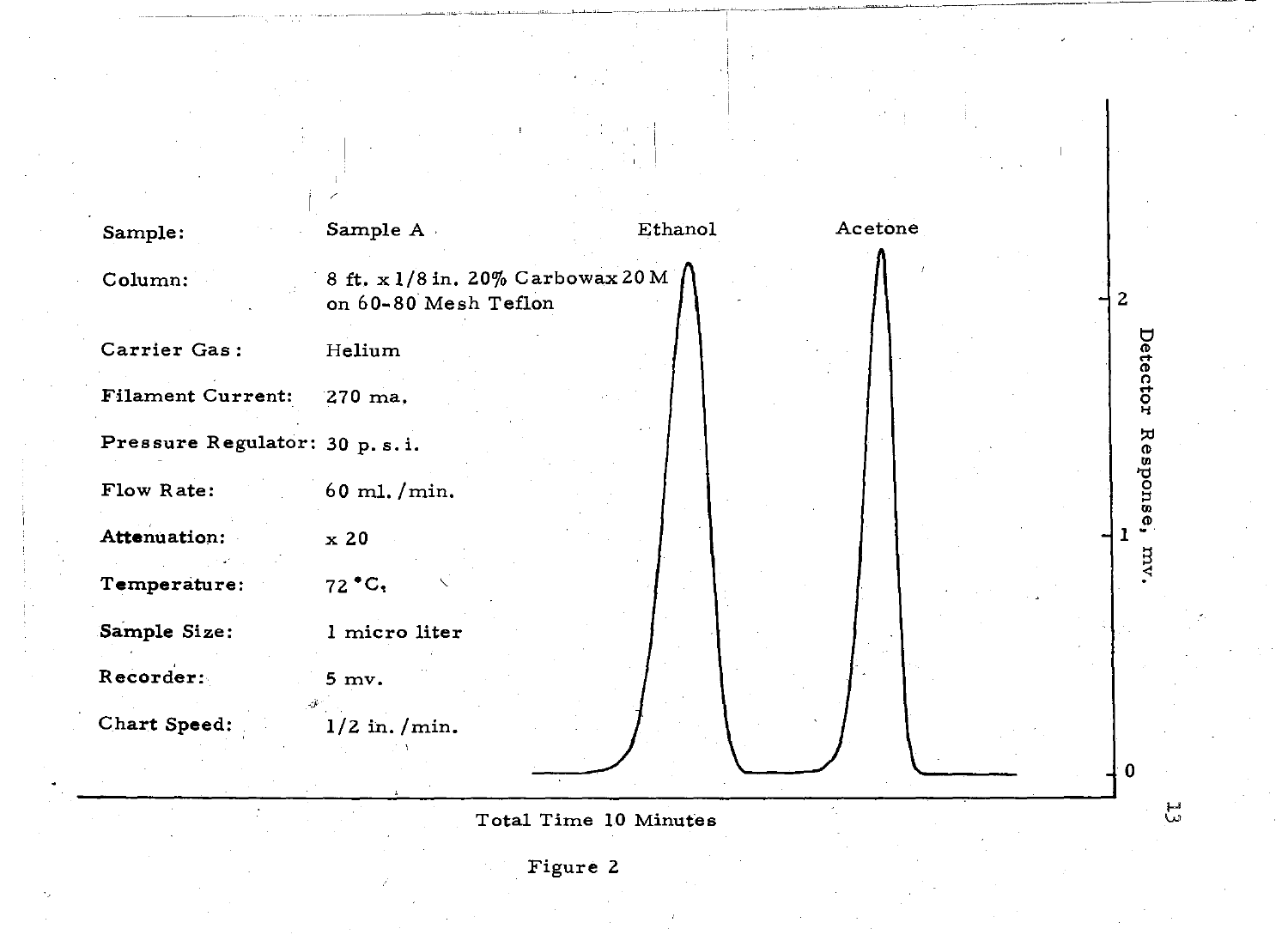

Figure 3

计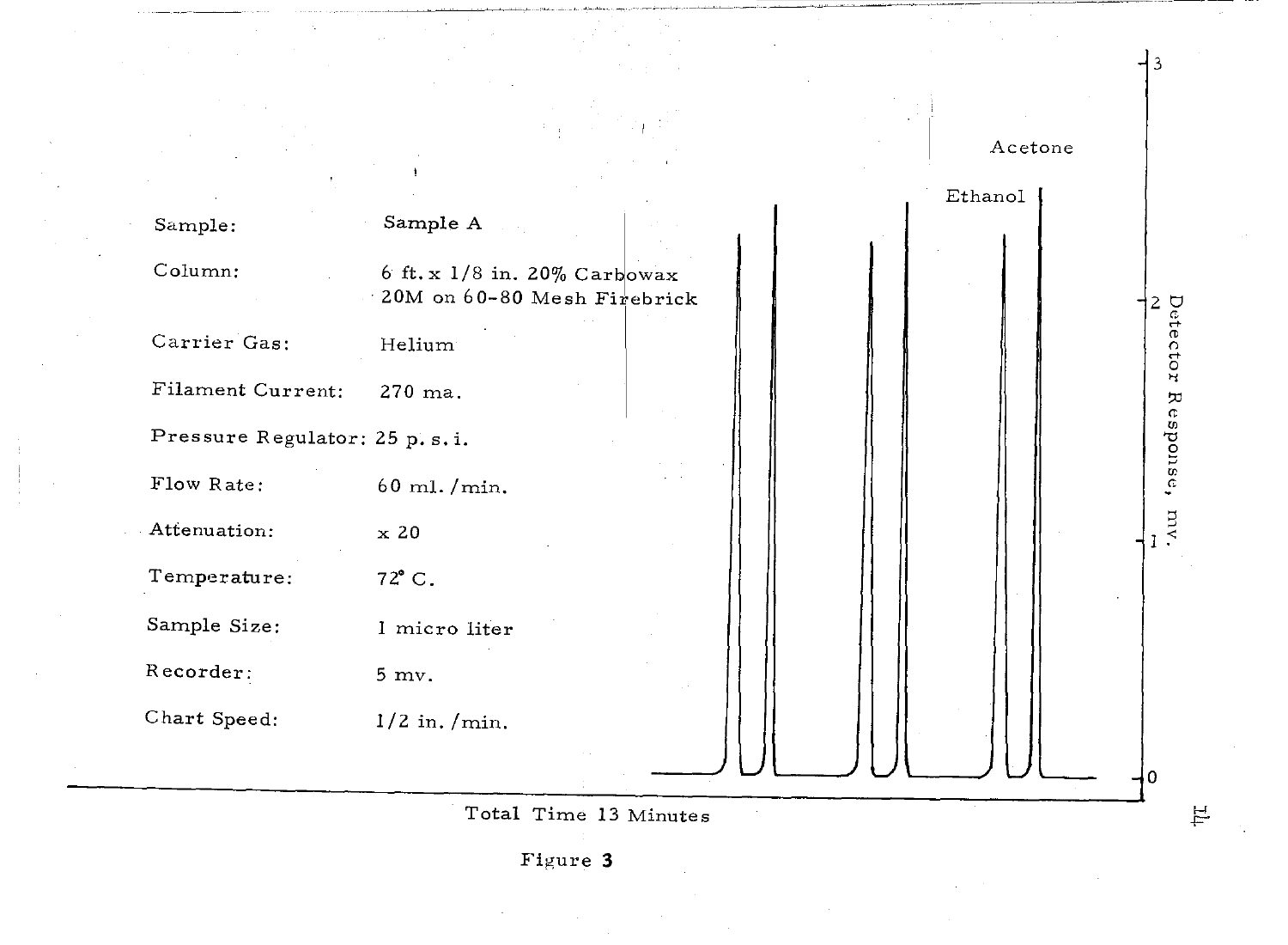obtained which has the appearance of Figure 3 after three determinations are completed.

The samples analyzed by the pycnometer method were sont to an outside laboratory which has a great deal of experience in determining ethenol in wine by this method. The samples analyzed by the dichromate method were analyzed in this laboratory as it is the method presently used.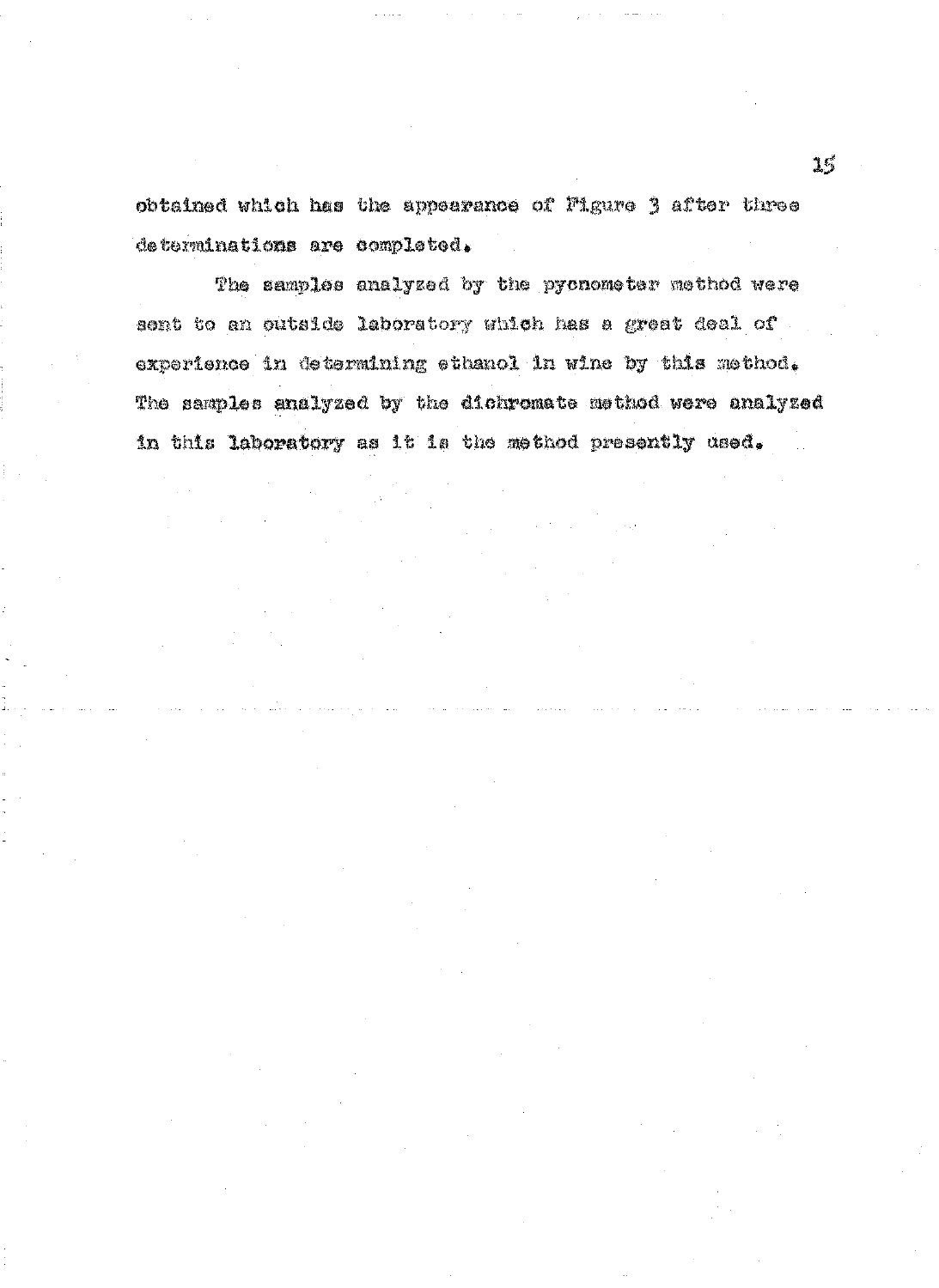#### VI SETTARJ

#### DISCUSSION

When using the moderate speed method a chromatogram is obtained which has the appearance of Figure 2. The peaks in this figure were integrated with the electronic integrator; however, a Disc type integrator can be used, If the chart speed is also increased to 2g inches per minute a polar planimeter can be used to integrate the areas; however, if a planimeter is used with this method, the consequent time of analysis is such that not much advantage is gained.

When using the high speed mothod the areas under the peaks must be integrated with a high spaed integrator such as the one previously mentioned, because it takes only a few seconds for the acetone and ethanol to pass through the detector, thereby making it impractical to try to run the chart drive fast enough to get a large enough area to integrate with a planimeter. It is also possible to use a Disc type integrator to perform the integration because this type of device performs as a function of millivolt response and time and here the time is long enough providing a high speed motor is used with the Disc integrator and the chart" speed is increased appropriately. When this high speed methed is used it is possible to complete one analysis including the calculation of the answer every five minutes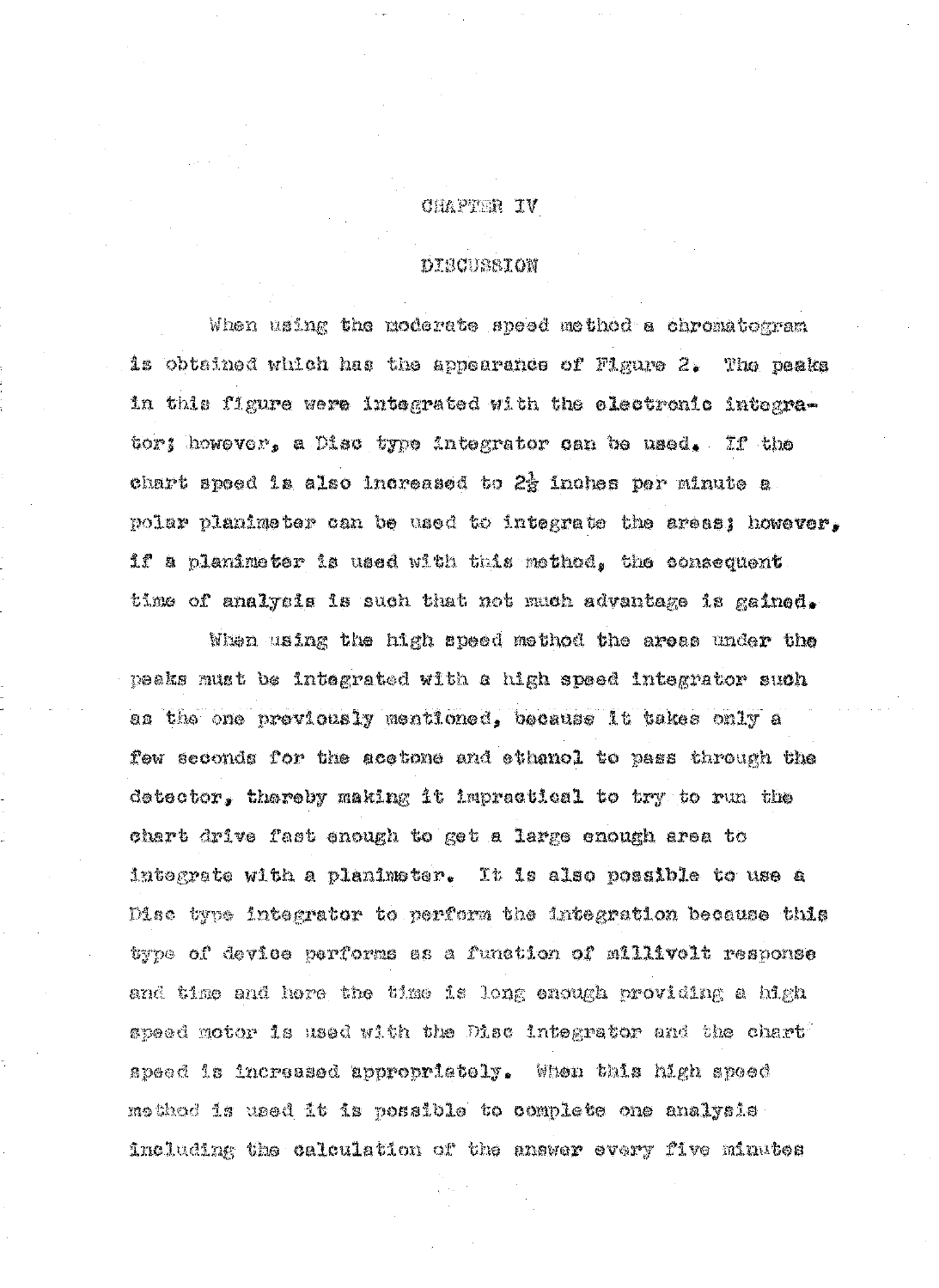with the accuracy shown in Table 1.

The advantages of the internal standard method over what might be called the "straight forward" method are many. First, it is not necessary to measure the sample accurately. This is a big advantage not only because it eliminates errors due to inaccurate measurement, but also because it ensbles a very small sample to be used, and this small sample is necessary for very rapid analysis of polar compounds  $(1)$ . Secondly, it is not essential to maintain or be able to reproduce the identical temperature of the column. Relatively large temperature drift can be tolerated with no change in accuracy. The temperature needs to remain the same for only a couple of minutes during each analysis while the acetone and ethanol are passing through the detector. Thirdly, it is not necessary to be able to maintain or reproduce the same carrier gas flow rate or filament current except within relatively large limits. All that is necessary is that these variables remain constant for the same short time during each analysis. Since operating conditions do not heed to be closely controlled, it is possible to use an inexpensive chromatograph. When a chromatograph is to be used for a routine analysis such as this one, any money spent on extras is much better spent on the recorder and integration device.

The converse of all the advantages to the internal

 $17$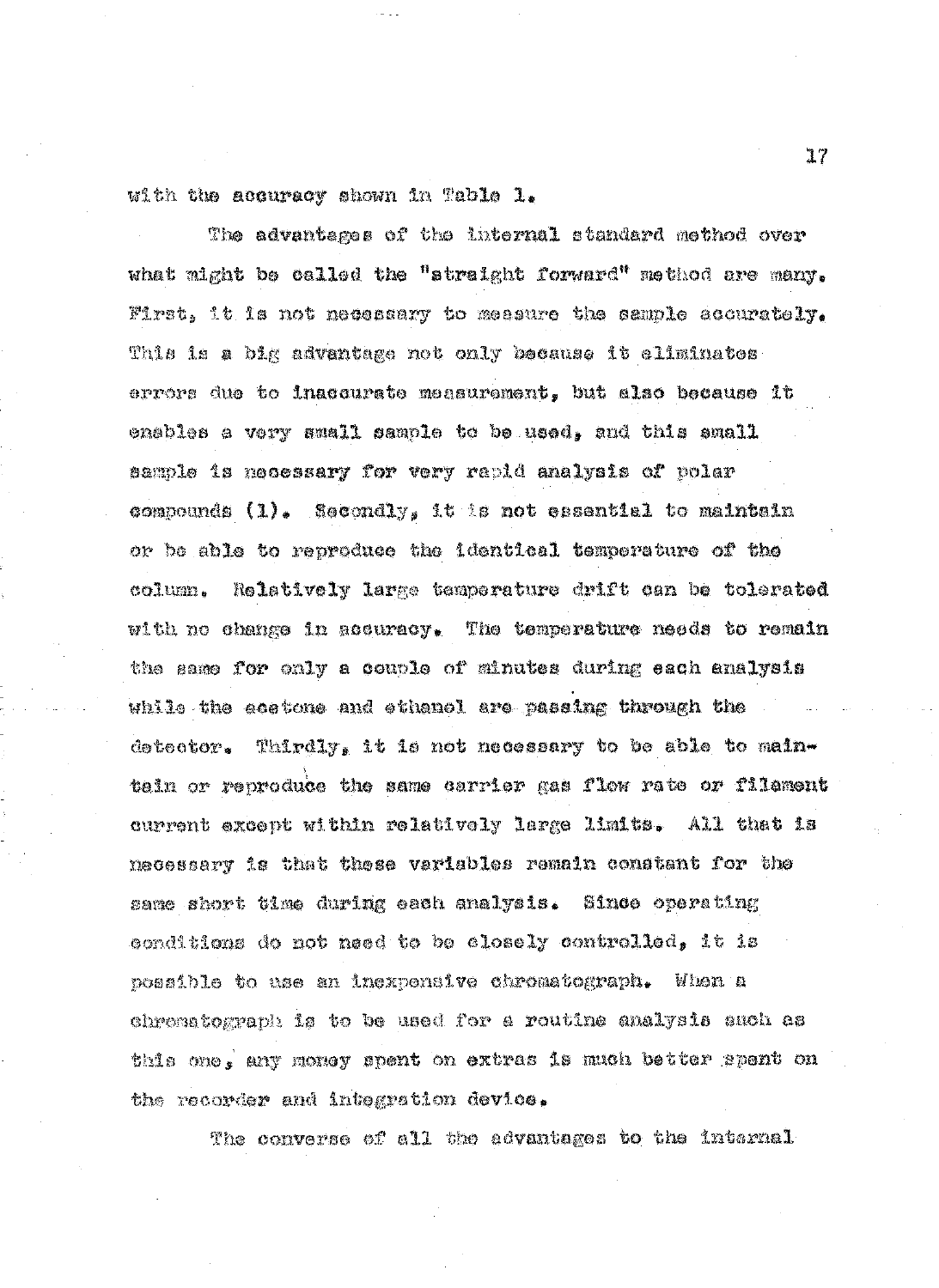standard method are disadvantages of the "straight forward" mothod where the sample is injected into the chromatograph directly from the sample bottle.

The results of determining the ethanol content in samples A and B by the four methods discussed are summarized in Table 1. From the data shown it can be concluded that the dichromate method and the moderate speed gas chromatographic method compare in accuracy. They also compare in time for analysis. The pycnometer method is the least accurate and is the most time consuming. The high speed gas chromatographic method is slightly less accurate than the dichromate and moderate speed gas chromatographic methods but is more accurate than the pycnometer method and is very rapid and specific.

18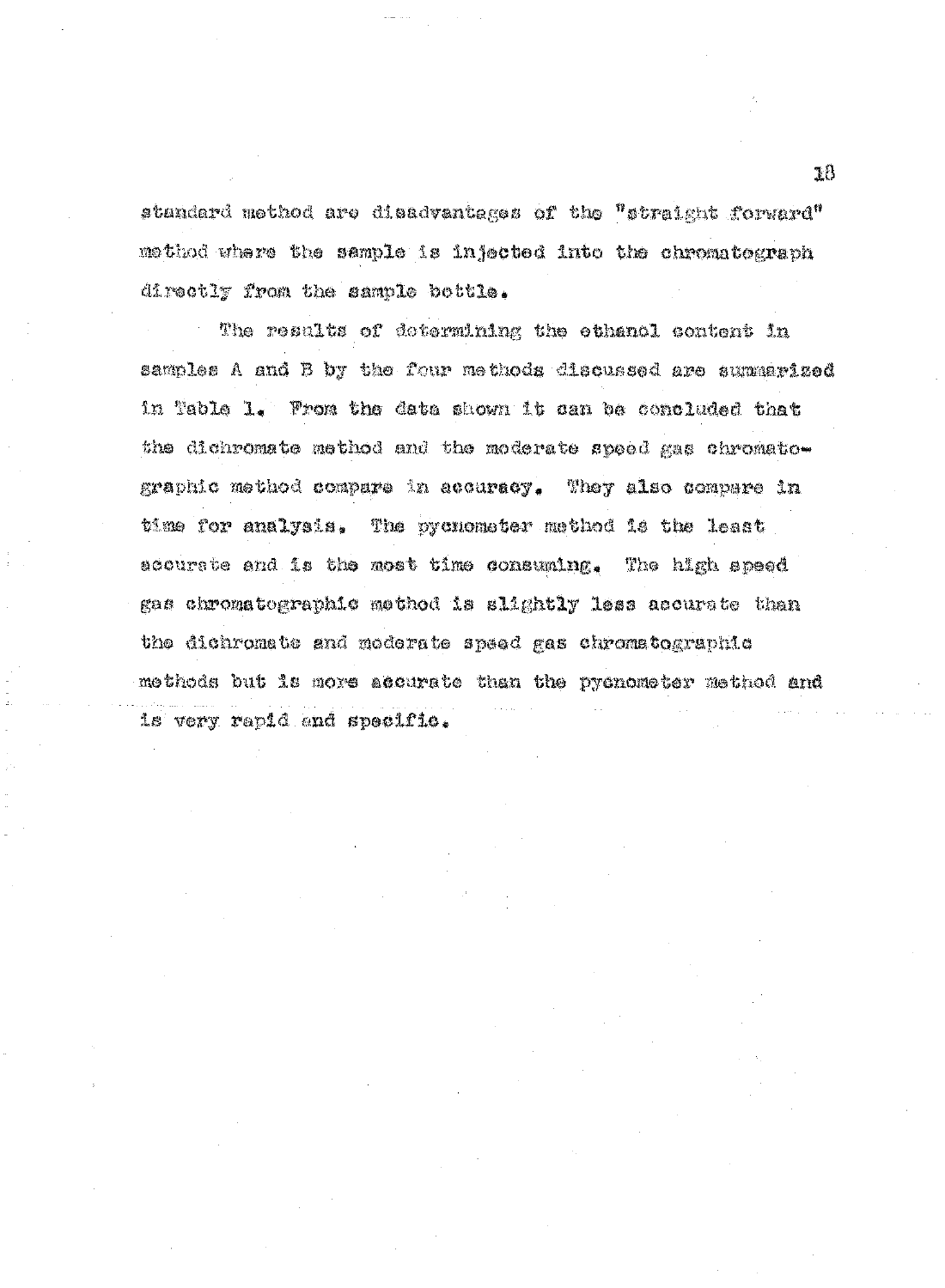# Table 1

 $\sim$ 

t.

 $\hat{A}$ 

| Sample           | Trial              | Pycnometer<br>Method | Micro Dichromate<br>Method | High Speed<br>Gas<br>Chromatography | Moderate Speed<br>Gas<br>Chromatography |  |  |
|------------------|--------------------|----------------------|----------------------------|-------------------------------------|-----------------------------------------|--|--|
|                  |                    |                      |                            |                                     |                                         |  |  |
| A                | $\mathbf{1}$       | 19.55                | 19.60                      | 19.58                               | 19.61                                   |  |  |
| A                | 2                  | 19.45                | 19.66                      | 19.63.                              | 19.64                                   |  |  |
| $\boldsymbol{A}$ | 3                  | 19.70                | 19.70                      | 19.74                               | 19.67                                   |  |  |
| A                | 4                  | 19.65                | 19.65                      | 19.69                               | 19.65                                   |  |  |
| $\boldsymbol{A}$ | 5                  | 19.55                | 19.68                      | 19.65                               | 19.73                                   |  |  |
|                  | Average            | 19.58                | 19.66                      | 19.66                               | 19.66                                   |  |  |
|                  | Standard Deviation | 0.10                 | 0.04                       | 0.06                                | 0.05                                    |  |  |
| $\bf{B}$         | 1                  | 20.00                | 20.09                      | 20.01                               | 20.04                                   |  |  |
| $\mathbf B$      | $\overline{2}$     | 19.90                | 20.00                      | 20.05                               | 20.01                                   |  |  |
| $\overline{B}$   | 3                  | 20.00                | 19.98                      | 19.93                               | 19.96                                   |  |  |
| $\, {\bf B}$     | 4                  | 19.90                | 19.96                      | 19.97                               | 19.97                                   |  |  |
| $\, {\bf B}$     | 5                  | 19.95                | 20.00                      | 20.10                               | 20.00                                   |  |  |
|                  | Average            | 19.95                | 20.01                      | 20.01                               | 20.00                                   |  |  |
|                  | Standard Deviation | 0.07                 | 0.05                       | 0.06                                | 0.04                                    |  |  |

<u>ی</u><br>ن